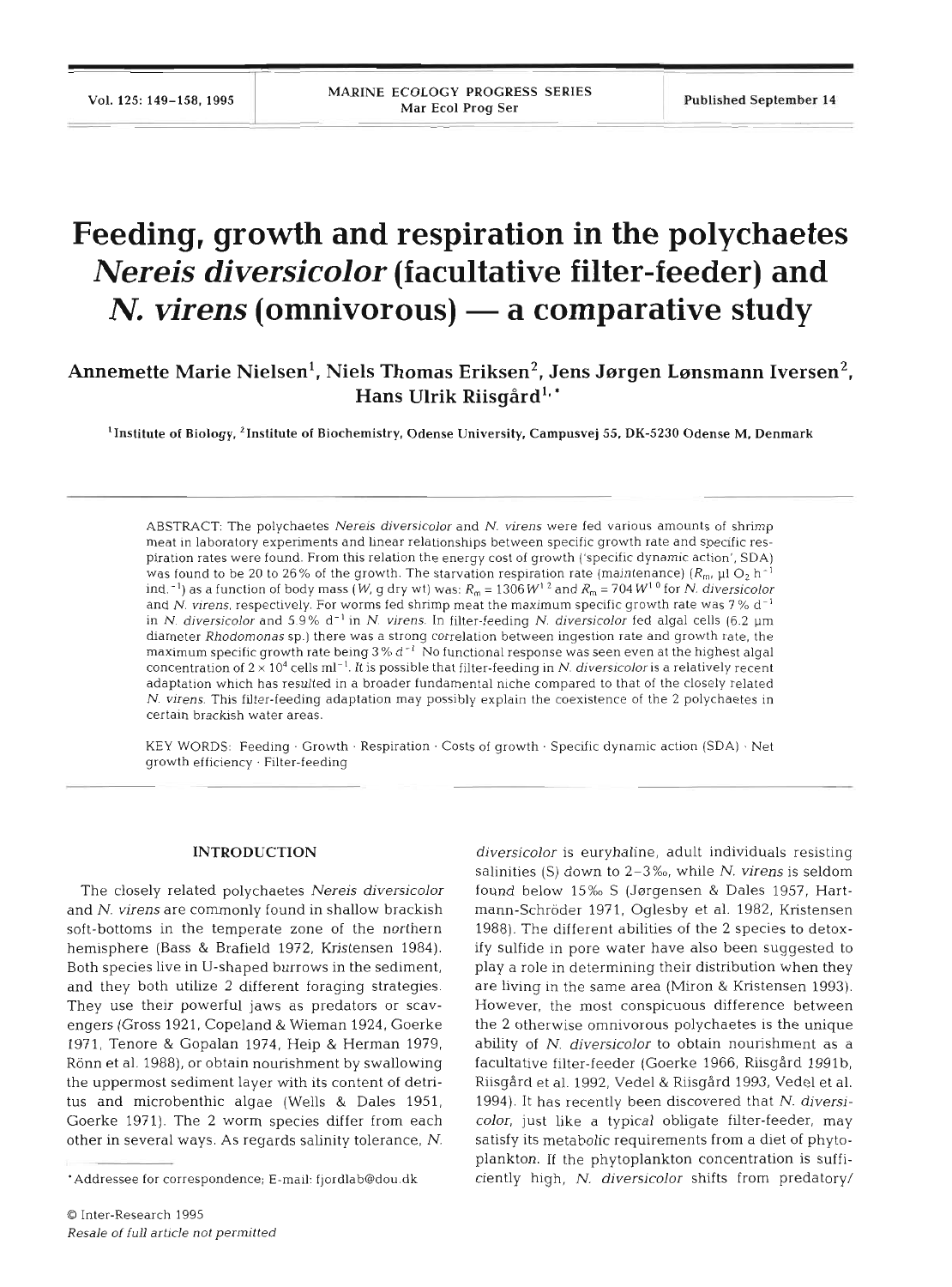surface deposit-feeding to suspension-feeding. The worm spins a funnel-shaped mucous net-bag and pumps water through the net by vigorously undulating body movements. After a period of pumping the worm moves forward to swallow the net-bag with entrapped food particles. This feeding behaviour is maintained as long as the phytoplankton concentration is above the 'trigger' level of 1 to 3 µg chlorophyll  $a l^{-1}$  (for a review, see Riisgård 1994).

In individuals of comparable size there are no conspicuous morphological differences between *Nereis virens* and *N. diversicolor,* and filter-feeding is probably a relatively recent adaptation in the latter (see also Riisgard & Larsen 1994). In the present study we investigated the biological significance of the adaptation of *N. diversicolor* to filter-feeding. The maximum specific growth rates of the 2 species feeding on meat (i.e. predatory living) were compared with the specific growth rate of *N. diversicolor* feeding on suspended algal cells (i.e. filter-feeding), As a complementary evaluation the specific respiration rate, the respiratory energy cost of growth (specific dynamic action, SDA), and the net growth efficiency obtained in feeding experiments were compared. The overall aim of the experiments was to reveal adaptations originating from possible interspecific competition and niche differentiation.

## **MATERIALS AND METHODS**

The polychaetes *Nereis diversicolor* and *N. virens*  were collected from mud flats in the inner part of the shallow cove Kertinge Nor (14 to 22% S), Denmark.

Population investigations were made from September 1992 to August 1993 by taking samples  $(n = 10)$  at each of 8 evenly distributed stations located in the southernmost part of Kertinge Nor. The stations covered a total area of about 1  $km^2$ , corresponding to the locality covered by Stns 1 to 6 in the work of Miron & Kristensen (1993). The polychaetes were sampled at water depths of 0.5 m from randomly chosen sediment cores (143 cm<sup>2</sup>, 25 cm deep) which were sieved (1 mm mesh size). The worms were brought to the nearby Fjord Biological Laboratory, Kerteminde, and individually weighed (wet weight) to determine the population size distribution and density.

Laboratory feeding and growth experiments using shrimp meat were performed with *Nereis diversicolor*  and *N. virens* of 30 to 92 and 34 to 109 mg body dry weight respectively. The worms were transferred to U-formed glass tubes as described by Vedel & Riisgård (1993) and acclimatized to the experimental conditions  $(15\% S, 15^{\circ}C)$  for 3 d. Ten glass tubes were mounted on a rack maintaining the tubes in an upright position

at 2 cm intervals and the rack was placed in an aerated aquarium (20 1) with seawater filtered by the mussel *Mytilus edulis.* Every day the seawater was changed and the aquarium cleaned. *N. diversicolor* and *N. virens* were fed a known amount of shrimp meat. The daily meat ration was determined on the basis of previously measured maximum ingestion rates for worms fed with surplus shrimp meat for 2 wk. Small pieces of shrimp meat were individually fed to the worms twice a day during the experimental period (4 to 14 d). Before each meal all shrimp meat remains from the previous feeding were carefully removed from the glass tubes and weighed to calculate the individual ingestion rate. The effects of different salinities (5, 10, 15, 20 and 25%0) on the growth rate were studied in additional growth experiments performed with worms fed on surplus shrimp meat.

The flagellate *Rhodomonas* sp. (mean diameter  $6.2 \mu m$ ) from a continuous culture (constant light, pH and dilution rate) was used in feeding and growth experiments with *Nereis diversicolor* (n = 10). Different algal concentrations  $(3, 5, 7, 10, 15, \text{and } 20 \times 10^3 \text{ cells})$  $ml^{-1}$ ) were maintained in the growth aquarium (same set-up as described above) by continuous addition of *Rhodornonas* sp. cells. Throughout the experimental period (7 to 10 d) the algal concentration in the growth aquarium was checked twice a day. The pumping activity (defined as the percentage of worms actively filter-feeding) and stroke frequency (i.e. waving body motion for pumping water) were determined by inspection (10 min periods) 2 or 3 times a day.

During each growth experiment with *Nereis diversicolor* fed algae, the filtration rate was measured daily. The algal supply was turned off while the filtration rate  $(F,$  defined as clearance of 100% efficiently retained particles = pumping rate) was measured according to Riisgdrd (1991b) by using the equation:

$$
F = V/(tn) \times \ln(C_0/C_t) \tag{1}
$$

where  $C_0$  and  $C_t$  are algal concentration at time 0 and time *t* respectively; Vis water volume in the aquarium; n is the number of actively filtering worms. The algal concentration in the growth aquarium was measured by means of an electronic particle counter (Elzone 80 XY).

Initial and final wet weights of worms in growth experiments were determined after 24 h of starvation to empty the gut and 2 min drainage on filter paper. The dry weight was determined after drying for 24 h at  $105^{\circ}$ C.

The specific growth rate  $(\mu, d^{-1})$  of *Nereis diversicolor* and *N. virens* was calculated according to Jørgensen (1990) by using the equation:

$$
\mu = \ln(W_t/W_0)t^{-1} \tag{2}
$$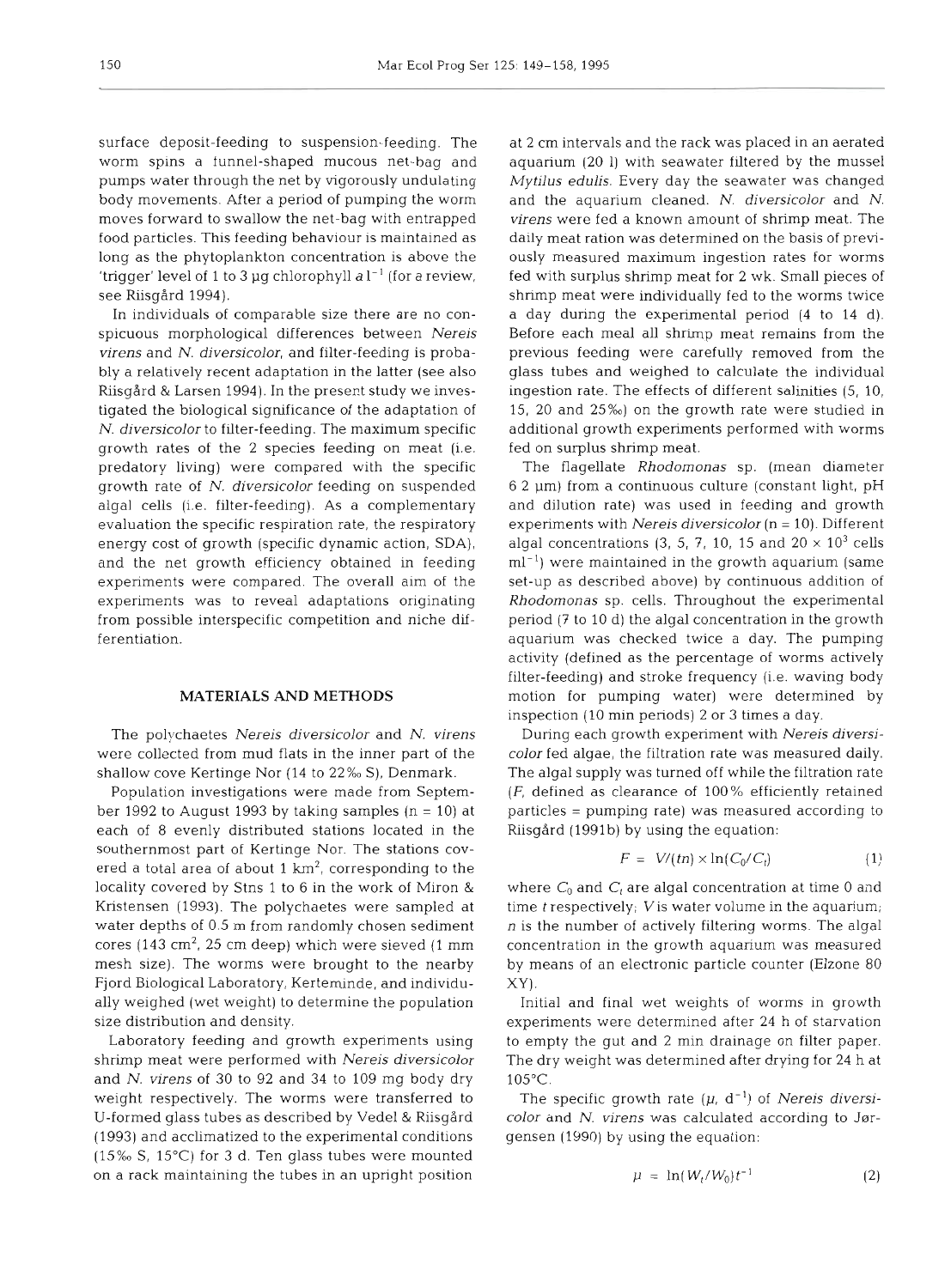<sub>or</sub>

where  $W_0$  and  $W_t$  are mean body mass (wet weight) of the polychaetes on Day 0 and Day *<sup>t</sup>*respectively.

Oxygen consumption was repeatedly measured in Nereis diversicolor and *N.* virens throughout the growth experiments by using either a 'closed' or an 'open' system for respiration measurements.

'Closed' respiratory system. All measurements were made approximately 30 min after feeding. The worms were transferred to straight glass tubes with the same diameter. Either 2 or 3 tubes were placed in a respiration chamber consisting of a plexiglass tube (length <sup>=</sup>  $20 \text{ cm}$ , inner diameter =  $21 \text{ mm}$ ) with one end permanently closed and the other end tightened with a plexiglass collar with an oxygen electrode inserted into the chamber and connected to an oxygen monitor (WTW, microprocessor based oximeter, OX1 196) and a recorder (Servogor S). **A** magnetic stirrer (Oximeter-RZ 90) was mounted close to the membrane of the electrode. In the other end of the respiration chamber was placed a small coated magnet, and both stirrers were coupled to an outside rotating magnet. The temperature was held constant (15°C) by placing the respiration chamber in a water bath. All measurements were conducted at 15%0 S. During each respiration measurement (approximately 30 min) the decreasing dissolved oxygen tension was continously monitored. Control measurements without worms were performed between every second respiration measurement. The oxygen uptake rate was calculated from the decrease of dissolved oxygen tension taking temperature, salinity and pressure into consideration. Comparison of oxygen uptake rates requires similar pumping activity of the worms and the body stroke frequency was measured twice during each measurement.

'Open' respiratory system. Measurements of respiration rate were performed in a special computercontrolled apparatus which will be described in detail elsewhere (Eriksen & Iversen unpubl.). Briefly, a thermostated measuring chamber was equipped with a galvanic oxygen electrode (Mackereth 1964). The chamber was designed to exclude air bubbles completely from the liquid phase. Oxygen dissolved in airsaturated water was added to the system using solenoid valves. Recording the amount of air-saturated water required to maintain constant dissolved oxygen tensions in the measuring chamber allowed on-line determination of respiration rate of the specimen. Temperature and salinity were kept constant (15°C, 15%0 S), and the different steady-state values of dissolved oxygen tension were maintained for about 8 h. Previous to respiration measurements the polychaetes  $(n = ca 7)$  were transferred to transparent silicone rubber tubes, with dimensions corresponding to the glass tubes and mounted in the respiration chamber. Worms in growth experiments were fed approximately 11 h

before the beginning of the measurements. The activity, measured in a single experiment, was determined as the number of ventilation pumping periods as well as the number of head to tail turns of the worms.

Calculation of energetic parameters. By simultaneous measurements of respiration and growth in specimens with body mass W the relationship between total respiration rate  $(R)$  and growth rate  $(\mu W)$  may be described according to Kiørboe et al. (1987):

 $R = R_m + n uW$ 

$$
R/W^b = a + n \mu W^{1-b} \tag{3}
$$

where  $R_m = aW^b$  is the maintenance (measured as starvation respiration rate) and  $n$  is the energy cost per unit of growth. In the present work the energy cost of growth was estimated from experimentally determined values of  $R_m$ , R and  $\mu$  which enables the identification of n (i.e. slope of regression line for  $R/W^b$  as a function of  $\mu W^{1-b}$ ).

The energy balance of a polychaete can be expressed as:

$$
I = P + R + E \tag{4}
$$

where  $I$  is ingestion,  $P$  is production (growth),  $R$  is respiration, and  $E$  is excretion. Further, assimilation,  $A =$  $P + R$ , and the net growth efficiency,  $NGE = P/A$ . In the present work *NGE* was calculated according to Hamburger et al. (1983):

$$
NGE = P/A = P/(P + R) = WD \mu/(WD \mu + R)
$$
  
=  $\mu/(\mu + R_s)$  (5)

where  $W_D$  = body dry weight and  $R_s = R/W_D$ .

**Conversion factors.** Dry weight  $(W_D, mg)$  was found to correlate with wet weight  $(W_W, mg)$  of Nereis diversicolor and *N.* virens according to the equations:  $W_D =$  $0.124 W_W$  (r<sup>2</sup> = 0.98, n = 65, range 25 to 100 mg dry wt) and  $W_{\rm D} = 0.119 W_{\rm W}$  (r<sup>2</sup> = 0.97, n = 65, range 25 to 100 mg  $W_{\text{D}}$  respectively. The following equivalencies were used: 1 mg dry wt worm  $= 8$  mg wet wt  $= 18.4$  J (Chambers & Milne 1975); 1 ml  $O_2 = 19.88$  J. The following relationship between Rhodomonas sp. and energy content was used:  $2.25$   $\mu$ J cell $^{-1}$  (Vedel & Riisgård 1993). 1 mg wet wt shrimp meat  $= 3.3$  J (data from Royal Greenland, Aalborg, Denmark).

#### **RESULTS**

Population size and distribution of Nereis diversicolor and *N.* virens in the shallow cove of Kertinge Nor are shown in Fig. 1. The 2 species coexist and are widely distributed in the investigated area. The maximum worm population densities  $(>500$  ind.  $m^{-2})$  and biomass values (>50 g  $W_W$  m<sup>-2</sup>) were found in summer though no general growth pattern could be seen.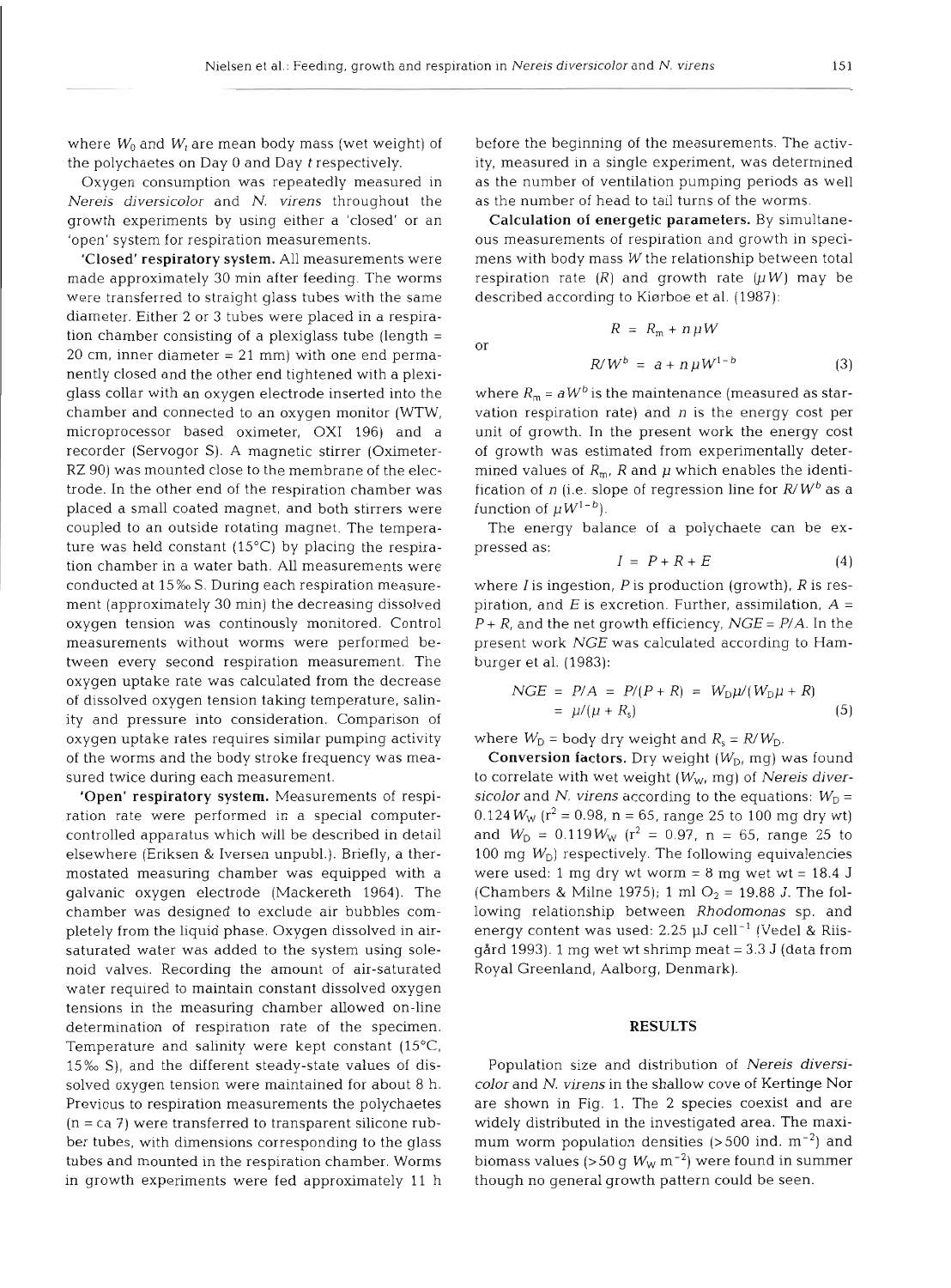

Fig. 1. Nereis diversicolor and N. virens. Population density and biomass of worms collected in the southernmost part of Kertinge Nor. Denmark. in the months: S: September 1992; M-J: March to June 1993; A: August 1993. Mean (n = 80) and standard deviation are shown

The laboratory growth experiments suggest that dif- marine waters (Table 1) because *Nereis virens* is inhibferent salinity tolerance may be a decisive factor in the ited at low salinities (<15%) but seems to be more distribution of the 2 polychaete species in brackish and competitive at higher salinities (>20‰). At salinities

Table 1. Nereis diversicolor and N. virens. Mean specific growth rate  $(\mu)$  of  $\mu$  is the maximum specific growth rates worms (n = 8) fed maximum shrimp meat rations in 4 to 14 d growth experiments  $\mu$  and maximum speci at different salinities (Table 1) indicating that different

|              | Body wet wt (mg) |                                                                |              | Salinity Specific growth         |  |
|--------------|------------------|----------------------------------------------------------------|--------------|----------------------------------|--|
| Initial      | Final            | period (d)                                                     | $(\% \circ)$ | rate, $\mu$ (% d <sup>-1</sup> ) |  |
| $247 \pm 10$ | $253 \pm 7$      | 5                                                              | 5            | 0.4                              |  |
| $474 + 6$    | $535 \pm 6$      | 11                                                             | 10           | 1.1                              |  |
|              |                  | 14                                                             | 15           | 5.8                              |  |
|              |                  | 14                                                             | 20           | 5.4                              |  |
| $275 + 5$    | $472 + 7$        | 14                                                             | 25           | 3.8                              |  |
| $380 \pm 11$ | $294 + 14$       | $\overline{\mathbf{4}}$                                        | 5            | $-6.5$                           |  |
| $293 + 8$    | $237 \pm 9$      | $\overline{4}$                                                 | 10           | $-5.3$                           |  |
| $284 + 8$    |                  | 10                                                             | 15           | 5.9                              |  |
| $333 \pm 14$ | $685 \pm 15$     | 14                                                             | 20           | 5.1                              |  |
| $221 \pm 7$  | $357 \pm 10$     | 10                                                             | 25           | 4.7                              |  |
|              |                  | $243 \pm 10$ 549 $\pm 13$<br>$254 + 5$ 546 + 8<br>$515 \pm 11$ |              |                                  |  |



Fig. 2. Nereis diversicolor and N. virens. Mean  $(\pm SD)$  body wet weight as a function of time for worms ( $n = 8$ ) fed different shrimp meat rations in growth experiments.  $I_{max}$ : maximum food ration;  $I_{0.5}$ : half maximum food ration; control: starved worms. Mean (±SD) specific growth rates ( $\mu_{\rm{mean}}$ ) for the total period are given in parenthesis

of 15 to 20% both N. diversicolor and salinity preferences may not be crucial for their distribution in the Kertinge Nor which has a mean salinity of approximately 18%

Laboratory growth experiments performed at 15% S show that *Nereis diversicolor* and *N. virens* are able to grow on shrimp meat as the only food source (Fig. 2). The maximum specific growth rates obtained, representing the growth potential on a shrimp meat diet, were **7** and 5.9% d-' for N. *diversicolor* and *N. virens,* respectively (see Tables 1 & 2). The growth of worms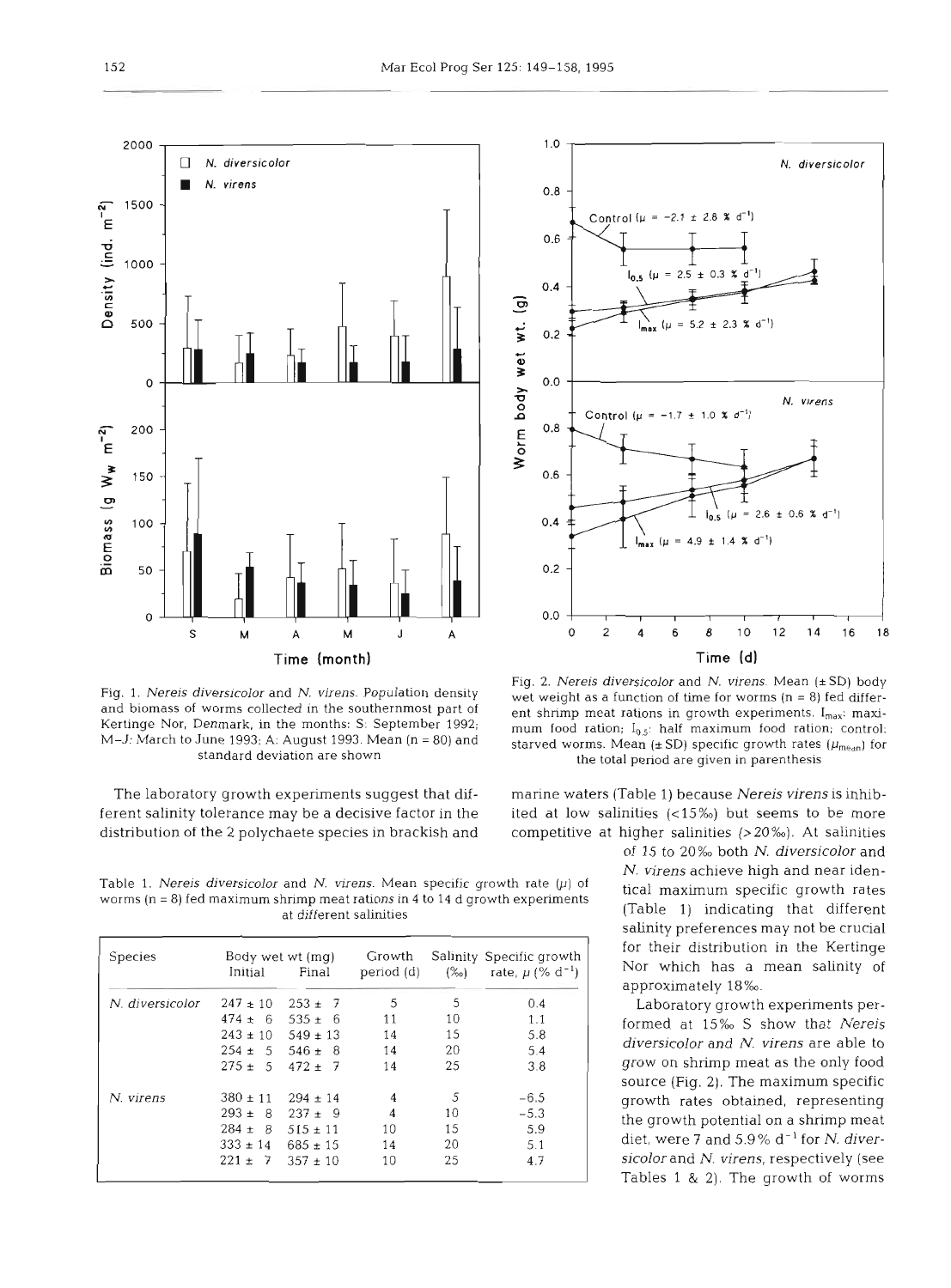mum observed specific growth rates were obtained at mean ingestion rates of 42 and 50 mg shrimp meat ind.<sup>-1</sup> d<sup>-1</sup>, eqivalent to 139 and 165 J ind. $^{-1}$  d<sup>-1</sup> for N. diversicolor and N. virens, respectively. N. diversicolor grew on a pure diet of suspended algal cells (Rhodomonas sp.), but the maximum specific growth rate attained was lower than that obtained on a pure shrimp meat diet (Fig. 3). The maximum specific growth rate on algal cells was  $3\%$  d<sup>-1</sup> at  $2 \times 10^4$  cells ml<sup>-1</sup> corresponding to 288 J ind.<sup>-1</sup> d<sup>-1</sup> (Fig. 3, Table 2).

In the algal growth experiments with Nereis diversicolor approximately 75 % of the worms were actively filter-feeding (mean stroke freqency =  $61 \pm 4$  strokes min<sup>-1</sup>). It is notable that the filtration rate of 5.76 to 6.40 1 ind. $^{-1}$  d<sup>-1</sup> was independent of the algal concentration, without indication of a 'functional response' or of a reduced activity due to saturation/overloading of the digestive system (Table 2).

The maintenance respiration rate  $(R_m, \mu$ l  $O_2)$  $h^{-1}$ ) of starved worms (10 to 14 d starvation) was directly proportional to body mass (W, g dry wt) for worms with same ventilation pumping activity, and the relationship can be expressed as  $R_m = 1306 W^{1.2}$  and  $R_m = 704 W^{1.0}$ for Nereis diversicolor and N. virens, respectively (Fig. 4).



Fig. 3. Nereis diversicolor and N. virens. Mean specific growth rate  $(\mu)$  as a function of ingestion rate for worms (n = ca 10) fed algae (Rhodomonas sp.) and shrimp meat. Curves fitted by eye

was strongly correlated with ingestion rates Table 2. Nereis diversicolor and N. virens. Mean **(\*SD)** algal cell conas apparent from Fig. 3 and Table 2. Maxi-<br>
growth rate  $(\mu)$  of worms  $(n = 10)$  during 7 to 14 d growth experiments

| Algae as food (for Nereis diversicolor) |                                                                                           |                                                                                                                                                     |                                   |  |  |  |  |
|-----------------------------------------|-------------------------------------------------------------------------------------------|-----------------------------------------------------------------------------------------------------------------------------------------------------|-----------------------------------|--|--|--|--|
|                                         | Algal conc. Filtration rate                                                               | Ingestion rate<br>$(\times 10^3 \text{ cells m}^{-1})$ (1 ind. <sup>-1</sup> d <sup>-1</sup> ) $(\times 10^6 \text{ cells in}^{-1} \text{ d}^{-1})$ | Growth, $\mu$<br>$(% d-1)$<br>0.4 |  |  |  |  |
| $3 \pm 0.2$                             | 5.8                                                                                       | 17.3                                                                                                                                                |                                   |  |  |  |  |
| $5 \pm 0.4$                             | 6.0                                                                                       | 31.2                                                                                                                                                | 0.7                               |  |  |  |  |
| $7 \pm 0.4$                             | 6.0                                                                                       | 41.7                                                                                                                                                | 1.5                               |  |  |  |  |
| $10 \pm 0.7$                            | 6.1                                                                                       | 61.0                                                                                                                                                | 2.2                               |  |  |  |  |
| $15 \pm 0.8$                            | 5.8                                                                                       | 87.0                                                                                                                                                | 2.7                               |  |  |  |  |
| $20 \pm 1.2$                            | 6.4                                                                                       | 128.0                                                                                                                                               | 3.0                               |  |  |  |  |
| Shrimp meat as food                     |                                                                                           |                                                                                                                                                     |                                   |  |  |  |  |
| <b>Species</b>                          | Ingestion rate<br>Growth, µ<br>$(mg$ ind. <sup>-1</sup> d <sup>-1</sup> )<br>$(% d^{-1})$ |                                                                                                                                                     |                                   |  |  |  |  |
| N. diversicolor                         | $2.8 \pm 0.5$                                                                             |                                                                                                                                                     | 0.7                               |  |  |  |  |
|                                         | $8.7 \pm 1.2$                                                                             |                                                                                                                                                     | 2.4                               |  |  |  |  |
|                                         | $10.4 \pm 1.1$                                                                            |                                                                                                                                                     | 2.9                               |  |  |  |  |
|                                         | $15.8 \pm 2.6$                                                                            |                                                                                                                                                     | 3.6                               |  |  |  |  |
|                                         | $21.3 \pm 4.9$                                                                            |                                                                                                                                                     | 4.3                               |  |  |  |  |
|                                         | $37.6 \pm 5.2$                                                                            | 6.3                                                                                                                                                 |                                   |  |  |  |  |
|                                         | $40.4 \pm 4.3$                                                                            |                                                                                                                                                     | 6.7                               |  |  |  |  |
|                                         | $42.0 \pm 5.6$                                                                            | 7.0                                                                                                                                                 |                                   |  |  |  |  |
| N. virens                               | $12.3 \pm 1.6$                                                                            | 2.0                                                                                                                                                 |                                   |  |  |  |  |
|                                         | $13.0 \pm 1.4$                                                                            |                                                                                                                                                     | 2.1                               |  |  |  |  |
|                                         | $15.1 \pm 1.6$                                                                            |                                                                                                                                                     | 2.6                               |  |  |  |  |
|                                         | $19.9 \pm 1.7$                                                                            |                                                                                                                                                     | 3.5                               |  |  |  |  |
|                                         | $22.6 \pm 0.9$                                                                            |                                                                                                                                                     | 4.0                               |  |  |  |  |
|                                         | $37.7 \pm 3.1$                                                                            | 5.0                                                                                                                                                 |                                   |  |  |  |  |
|                                         | $46.6 \pm 4.8$                                                                            |                                                                                                                                                     | 5.3                               |  |  |  |  |
|                                         | $50.0 \pm 5.2$                                                                            | 5.6                                                                                                                                                 |                                   |  |  |  |  |

Fig. 5 shows the specific respiration rate for Nereis diversicolor and N. virens fed a maximum shrimp meat ration during the first 14 d and then starved during the remaining experimental period of 28 d. It is seen that the specific respiration rate increased during the whole feeding period (Days 0 to 14) followed by a decrease to approach the original level after a few days of starvation. The total increase of the specific respiration rate at the end of the feeding period (Day 14) was 46 and 50% for N. diversicolor and N. virens, respectively.

In the present work the exponent  $b \approx 1$  (cf. Fig. 4), so Eq. (3) reduces to  $R = n\mu + a$ . From Fig. 6 it appears that the relationship between total specific respiration rate  $(R<sub>t</sub>)$  and specific growth rate  $(\mu)$  may be expressed by this linear function, where  $n$  is the slope of the regression line and a is the specific respiration rate  $(R<sub>m</sub>)$  at zero growth rate. As n expresses the energy cost per unit of growth, cf. Eq. (3), it is seen that the energy cost of growth constituted 26% and 20% of the growth for Nereis diversicolor and N. virens, respectively (when the respiration measurements were performed within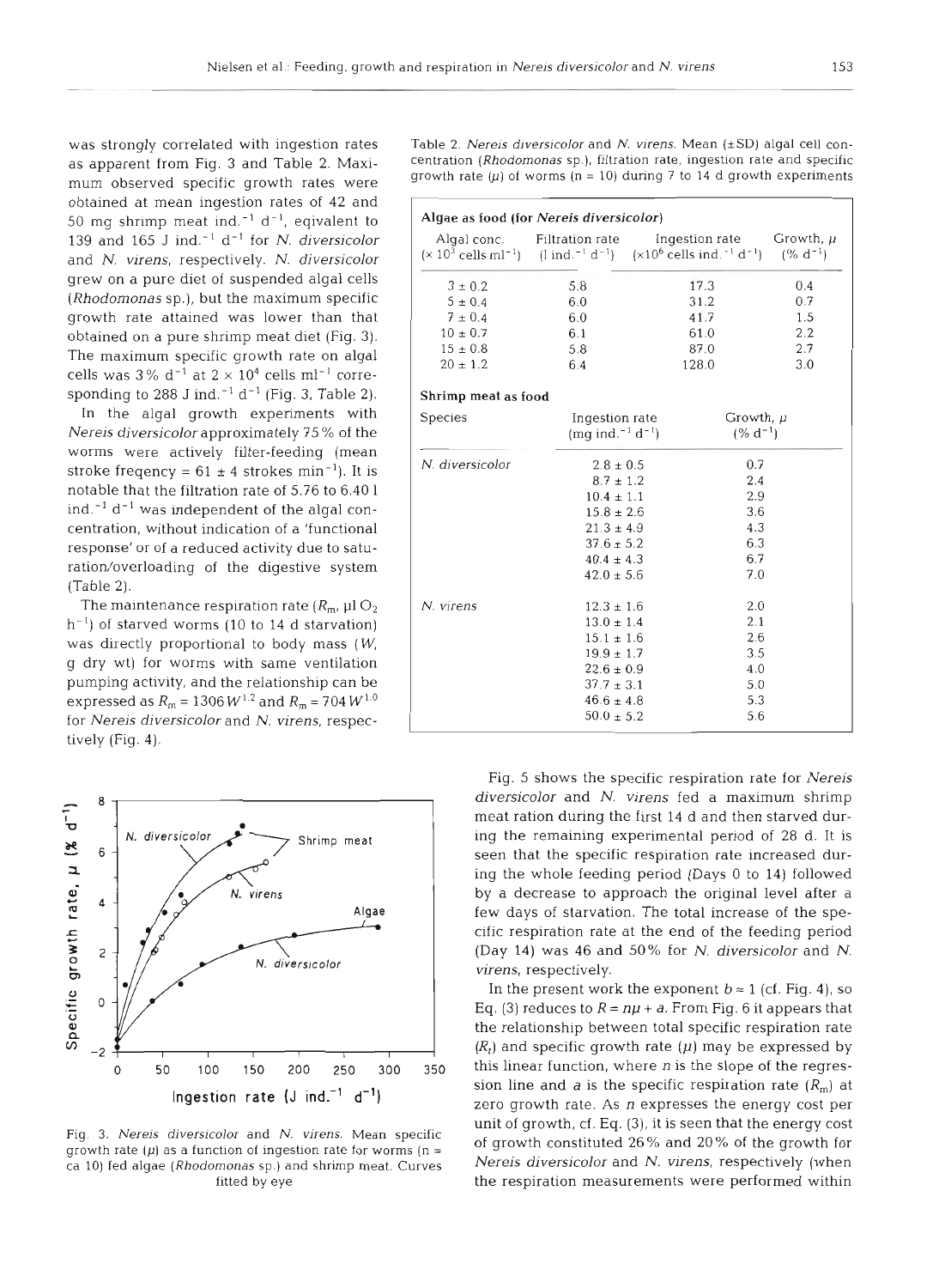30 min of starvation; Fig. **6A,** C). When, however, the From Fig. 6B it is seen that the specific respiration rate respiration rate was measured after 11 h of starvation of N. diversicolor is apparently independent of the food (Fig. 6B, D) the slope of the lines was reduced consid- item used (algal cells or shrimp meat) though this erably (i.e. n = 8 to **11** %) in agreement with the observation does not harmonize with the finding that decrease of respiration rates after starvation (Fig. S), the maximum specific growth rate is considerably

daily maximum shrimp meat rations. Feeding started at Day 0

Fig. 6. Nereis diversi*color* and *N. virens.* Specific respiration rate  $(R<sub>l</sub>)$ as a function of specific growth rate  $(\mu)$  of worms (n = **10)** fed shrimp meat  $(\bullet/\circ)$  and algal cells  $(\bullet)$ . (A, C) Measured within 30 min after feeding in the 'closed' system. (D, B) Measured 11 h after feeding in the 'open' system. Respiration expressed in 'worm wet **wt**  lines and their equations

. **diversicolor** 

N. virens

20

25

30

200

80

 $\tilde{t}$  $\overline{\mathbf{v}}$ 

> $\sigma$ 160

 $\tilde{L}$ 

 $\circ$ 120

 $\bar{a}$ 





respiration rate  $(R_m)$  as a function of body dry weight  $(W)$  for worms with similar ventilation activities. Regression lines and their equations are shown and ceased at Day **<sup>14</sup>**

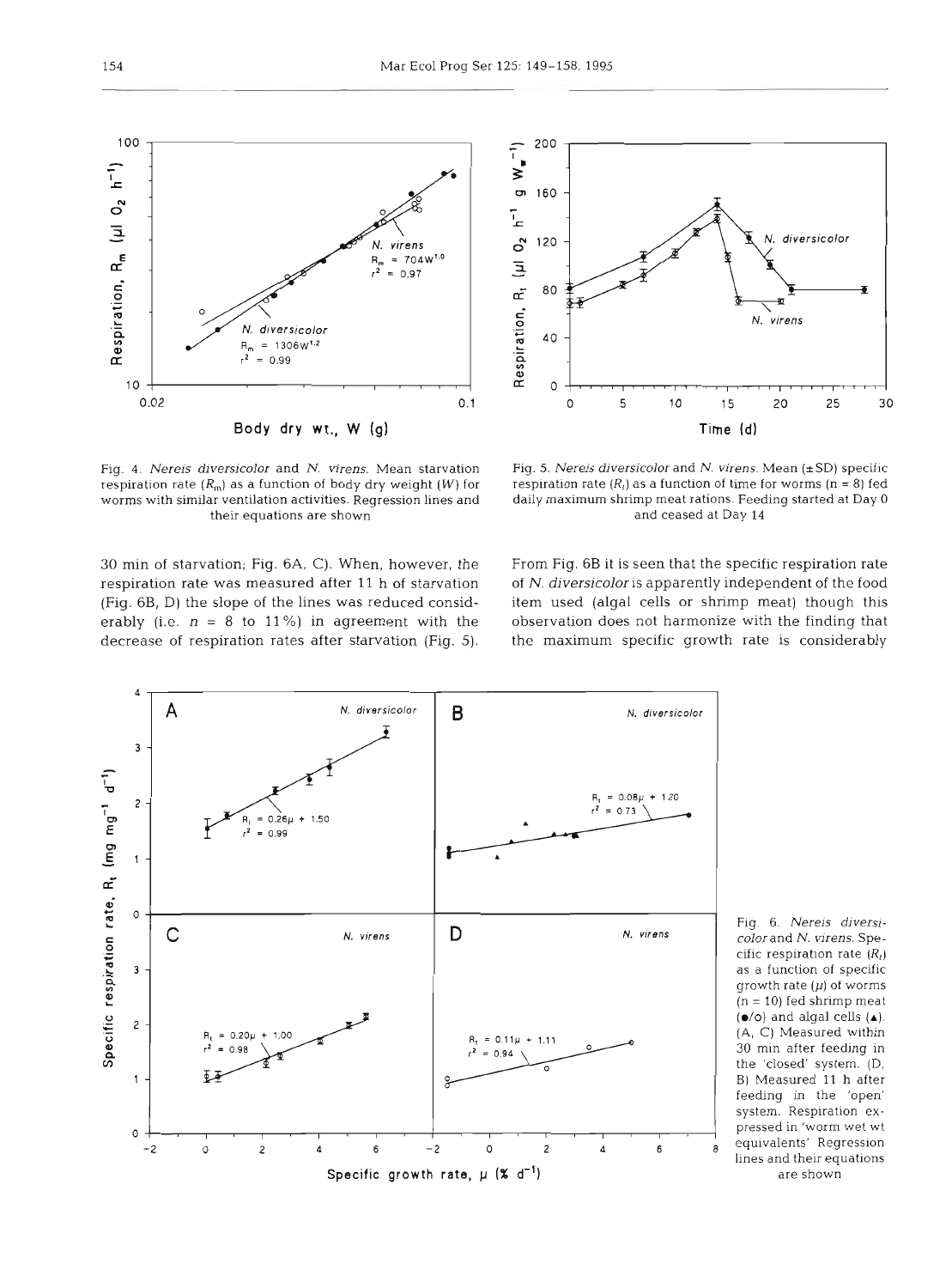lower on a diet of algae than on a diet of shrimp meat  $\overline{\mathcal{R}}$  80 (Fig. 3).  $F$ ig. 3).<br>Fig. 7 shows the relationship between the specific

growth rate  $(\mu)$  and net growth efficiency (NGE) in *Nereis diversicolor* and N. *virens* fed shrimp meat (based on data in Table 3). It is seen that the maximum<br> *NGE* approaches 70% for *N. virens whereas NGE* is  $\frac{9}{10}$  40 lower for *N. diversicolor* at all specific growth rates. It is noteworthy that the specific growth rate may be far  $\overline{\phantom{a}}$  30 from fully exploited even at relatively high NGE. A high *NGE* of 50%, corresponding to about two-thirds of the maximum specific growth rate.

dissolved oxygen tensions show that *Nereis diversicolor* apparently reacts to decreasing dissolved oxygen tensions by a compensatory response in the ventilation pumping activity (Fig. 8). The specific respiration rate was constant (70 to 80  $\mu$ l O<sub>2</sub> h<sup>-1</sup> g<sup>-1</sup> W<sub>W</sub>) at dissolved oxygen tensions of 20 to 70 % saturation, but decreased below 20% saturation to 30 µl  $O_2$  h<sup>-1</sup> g<sup>-1</sup> W<sub>W</sub> at the lowest dissolved oxygen tension of 7 %, corresponding to a 63 % reduction of the specific respiration rate. Correspondingly, N. *diversicolor* showed the highest ventilation pumping activity (67 %) near the 'critical' dissolved oxygen tension, i.e. about 20% saturation. The turning freqency of the worms in their tubes showed a similar pattern, but there were no turns below 15 % dissolved oxygen tension and the freqency seemed more or less constant at dissolved oxygen tensions above 25 %.



Fig. 7. Nereis diversicolor and N. virens. Relation between net growth efficiency (NGE) and specific growth rate  $(\mu)$  for worms  $(n = 8)$  fed shrimp meat

## **DISCUSSION**

There is a strong linear relationship between specific growth rate and specific respiration rate in both *Nereis diversicolor* and *N. virens* (Fig. 6). This increase of the specific respiration rate in response to feeding, also termed 'specific dynamic action' (SDA), amounted to 20 to 26% of the growth (Fig. 6A, C). Thus, SDA (i.e. mainly energy costs of biosynthesis; cf. Jørgensen 1990) constitutes a substantial proportion of the total energy released by respiration in worms growing at

| Species         | Body weight (mg) |                | Ventilation activity                    |    | Respiration rate |                                                                                                                | Growth            |                   |
|-----------------|------------------|----------------|-----------------------------------------|----|------------------|----------------------------------------------------------------------------------------------------------------|-------------------|-------------------|
|                 | $W_{W}$          | $W_{\rm D}$    | S<br>$(\text{strokes min}^{-1})$ $(\%)$ | A  | R                | $R_{\rm s}$<br>(µl O <sub>2</sub> h <sup>-1</sup> ) (µl O <sub>2</sub> h <sup>-1</sup> g <sup>-1</sup> $W_D$ ) | μ<br>$(% d^{-1})$ | NGE<br>(% )       |
| N. diversicolor | $490 \pm 6.4$    | $62.6 \pm 5.1$ | $35 \pm 2$                              | 70 | 34.1             | 54.5                                                                                                           | $-1.5$            |                   |
|                 | $415 \pm 8.6$    | $53.4 \pm 4.1$ | $34 \pm 1$                              | 75 | 34.8             | 65.2                                                                                                           | $-1.8$            | $\qquad \qquad -$ |
|                 | $432 \pm 11.3$   | $55.5 \pm 3.4$ | $34 \pm 2$                              | 80 | 36.8             | 66.3                                                                                                           | 0.7               | 28.8              |
|                 | $402 \pm 7.5$    | $51.9 \pm 2.9$ | $33 \pm 3$                              | 70 | 42.8             | 82.5                                                                                                           | 2.4               | 52.7              |
|                 | $496 \pm 9.1$    | $63.5 \pm 2.1$ | $31 \pm 2$                              | 80 | 57.6             | 90.7                                                                                                           | 3.6               | 60.3              |
|                 | $517 \pm 12.1$   | $66.1 \pm 4.1$ | $36 \pm 1$                              | 80 | 65.4             | 98.9                                                                                                           | 4.3               | 62.5              |
|                 | $455 \pm 8.2$    | $58.4 \pm 3.3$ | $32 \pm 3$                              | 75 | 71.4             | 122.3                                                                                                          | 6.3               | 66.4              |
| N. virens       | $623 \pm 3.7$    | $79.1 \pm 2.1$ | $29 \pm 2$                              | 70 | 32.9             | 41.6                                                                                                           | $-1.3$            |                   |
|                 | $545 \pm 5.3$    | $69.7 \pm 3.8$ | $25 \pm 3$                              | 80 | 33.5             | 48.1                                                                                                           | $-1.8$            |                   |
|                 | $675 \pm 4.6$    | $85.2 \pm 2.7$ | $22 \pm 2$                              | 65 | 34.3             | 40.3                                                                                                           | 0.4               | 27.6              |
|                 | $533 \pm 10.3$   | $68.3 \pm 5.4$ | $30 \pm 1$                              | 80 | 33.4             | 48.9                                                                                                           | 2.1               | 62.2              |
|                 | $706 \pm 6.6$    | $88.9 \pm 3.3$ | $23 \pm 2$                              | 75 | 48.6             | 54.7                                                                                                           | 2.6               | 64.6              |
|                 | $647 \pm 4.8$    | $81.9 \pm 2.4$ | $26 \pm 3$                              | 70 | 53.2             | 65.0                                                                                                           | 4.0               | 70.3              |
|                 | $740 \pm 5.8$    | $93.0 \pm 3.1$ | $24 \pm 2$                              | 80 | 70.8             | 76.1                                                                                                           | 5.0               | 71.6              |
|                 | $583 \pm 4.7$    | $74.3 \pm 2.3$ | $25 \pm 3$                              | 65 | 60.3             | 81.2                                                                                                           | 5.6               | 72.5              |

Table 3. Nereis diversicolor and N. virens. Wet weight (W<sub>w</sub>), dry weight (W<sub>D</sub>), body stroke frequency (S), ventilation pumping period in percent of total time (A), total respiration rate (R), specific respiration rate ( $R_s$ ) and net growth efficiency (NGE) for worms fed shrimp meat. Mean  $(\pm SD)$  (n = 8) given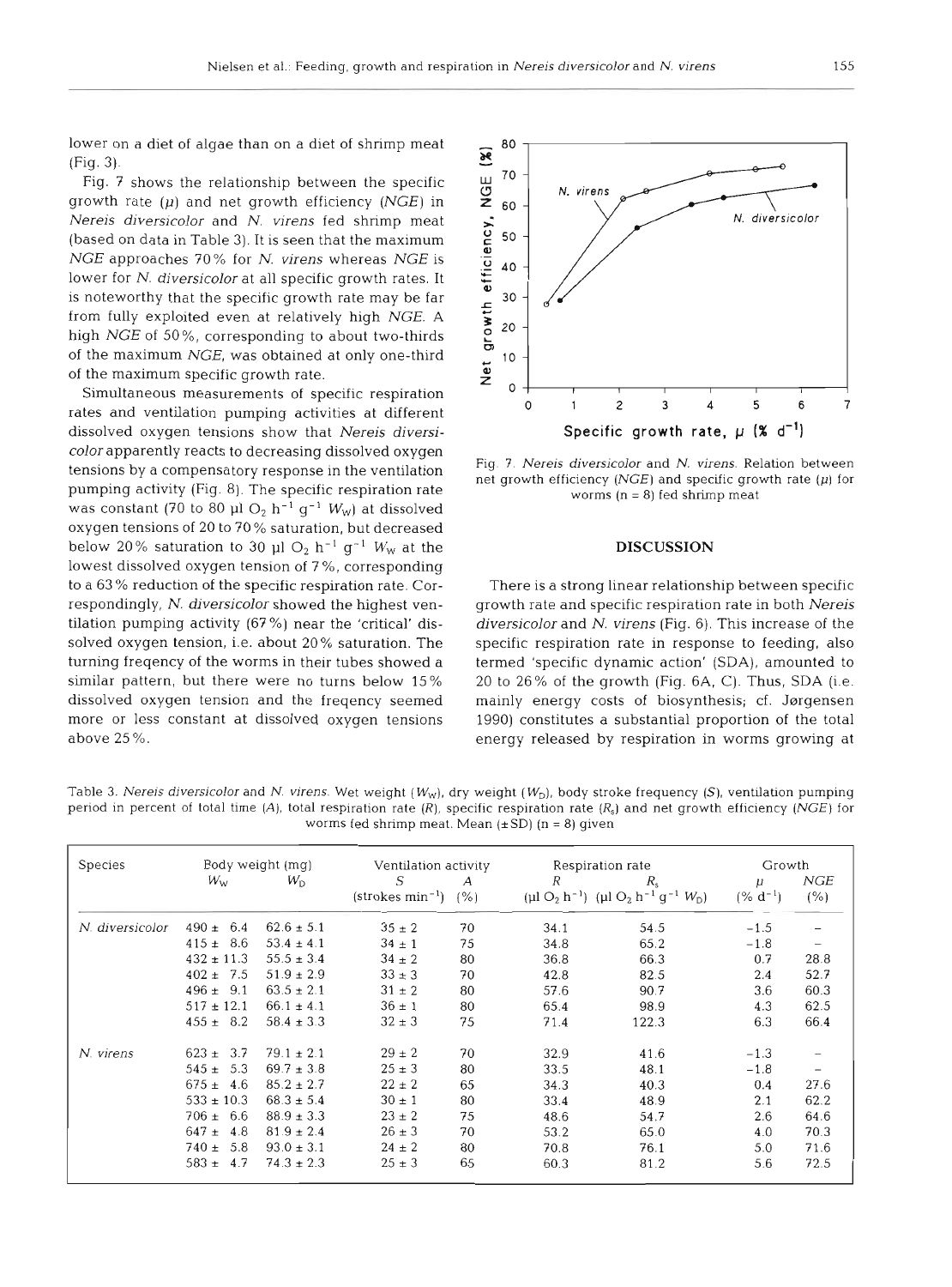

the maximum rate. This value of SDA may be compared with those reported for other invertebrates: 20 % of the growth in the blue mussel *Mytilus edulis* (Jargensen 1990), 19 % in the copepod *Acartia tonsa* (Kiarboe et al. 1985) and 40 % in the sea star *Asterias rubens*  (Vahl 1984). The reduction of SDA (from 20-26 to 8-11 %) after 11 h starvation (Fig. 6B, D) and the 50% reduction of the specific respiration rate in *N. diversicolor* and *N. virens* during a starvation period of 2 to 7 d (Fig. 5) is in agreement with the results of Kristensen (1989) who observed similar reductions in N. *virens* during a period of 6 d of starvation. This response, including a relatively fast decrease in body mass within the first 3 d of starvation (see controls in Fig. 2), underlines the often neglected fact that respiration and growth are integrated through the energetic costs of growth.

The values for starvation-specific respiration rates of *Nereis diversicolor* and *N. virens* in the present work

are in good agreement with the values of Shumway (1979), but substantially higher than measured in *N.*  diversicolor by Riisgård (1989). From Fig. 6 it is seen that the specific respiration rate at zero growth for both worm species is almost identical, independent of the 2 methods used for respiration measurements.

*Nereis diversicolor* reacts to decreasing dissolved oxygen tensions by a compensatory response with an increase of the ventilation pumping activity (Fig. 8) as previously reported (Kristensen 1983). The underlying function of such a regulatory response, at the level of the whole organism, could be to minimize the development of a diffusive boundary layer at the interface between the body surface and the ventilatory water current (Jørgensen et al. 1986).

Filter-feeding *Nereis diversicolor* grew on a diet of suspended algal cells, but the maximum specific growth rate was lower than in the feeding experiments with shrimp meat (Fig. 3, Table 2). The highest specific growth rate in feeding experiments with algae (3%  $d^{-1}$ ) was obtained at the highest algal concentration used (i.e.  $2 \times 10^4$  cells ml<sup>-1</sup>, resulting in an ingestion rate of 288 J ind. $^{-1}$  d<sup>-1</sup>). When fed a diet of surplus shrimp meat the maximum specific growth rate was more than twice as high  $(7\% d^{-1})$ . The lower specific growth rate on algae may partly be due to the extra energy costs of pumping (filter-feeding), and partly due to a lower assimilation efficiency of algal cells compared to shrimp meat.

The specific growth rates measured in this study can be compared with specific growth rates of 4 to 6%  $\rm{d}^{-1}$ for *Nereis diversicolor* (3 to 5 mg dry wt) fed Tetramin (Esnault et al. 1990). Studies performed by Vedel & Riisgard (1993) showed that N. *diversicolor* fed algal cells *(Rhodomonas* sp.) obtained specific growth rates of  $3.1\%$  d<sup>-1</sup> comparable to  $3.9\%$  d<sup>-1</sup> measured in worms in glass tubes placed 15 cm above the bottom in the eutrophicated Odense Fjord. A cohort of N. *diversicolor* (5 to 22 mg dry wt) in the Ythan Estuary, Scotland, UK, obtained a specific growth rate of  $1.5\%$  d<sup>-1</sup> (Chambers & Milne 1975) and N. *diversicolor* and *N. virens* (55 to 65 mg dry wt) in Norsminde Fjord, Denmark, achieved mean specific growth rates of 0.8 and 0.5 % d-l, respectively (Kristensen 1984). However, the maximum specific growth rate of the facultative N. *diversicolor* fed algae is lower than 9% d-' found for the obligate suspension-feeding blue mussel *Myfilus*  edulis grown in nature in net bags (Riisgård & Poulsen 1981). From Table 2 and previous studies (Vedel & Riisgard 1993) it is seen that *N. diversicolor* lacks a 'functional response' or reduction of filtration rate due to overloading of the digestive system. This is, for unknown reasons, in contrast to observations on obligate suspension-feeders such as M. edulis (Riisgård 1991a), the polychaete Sabella penicillus (Riisgård &

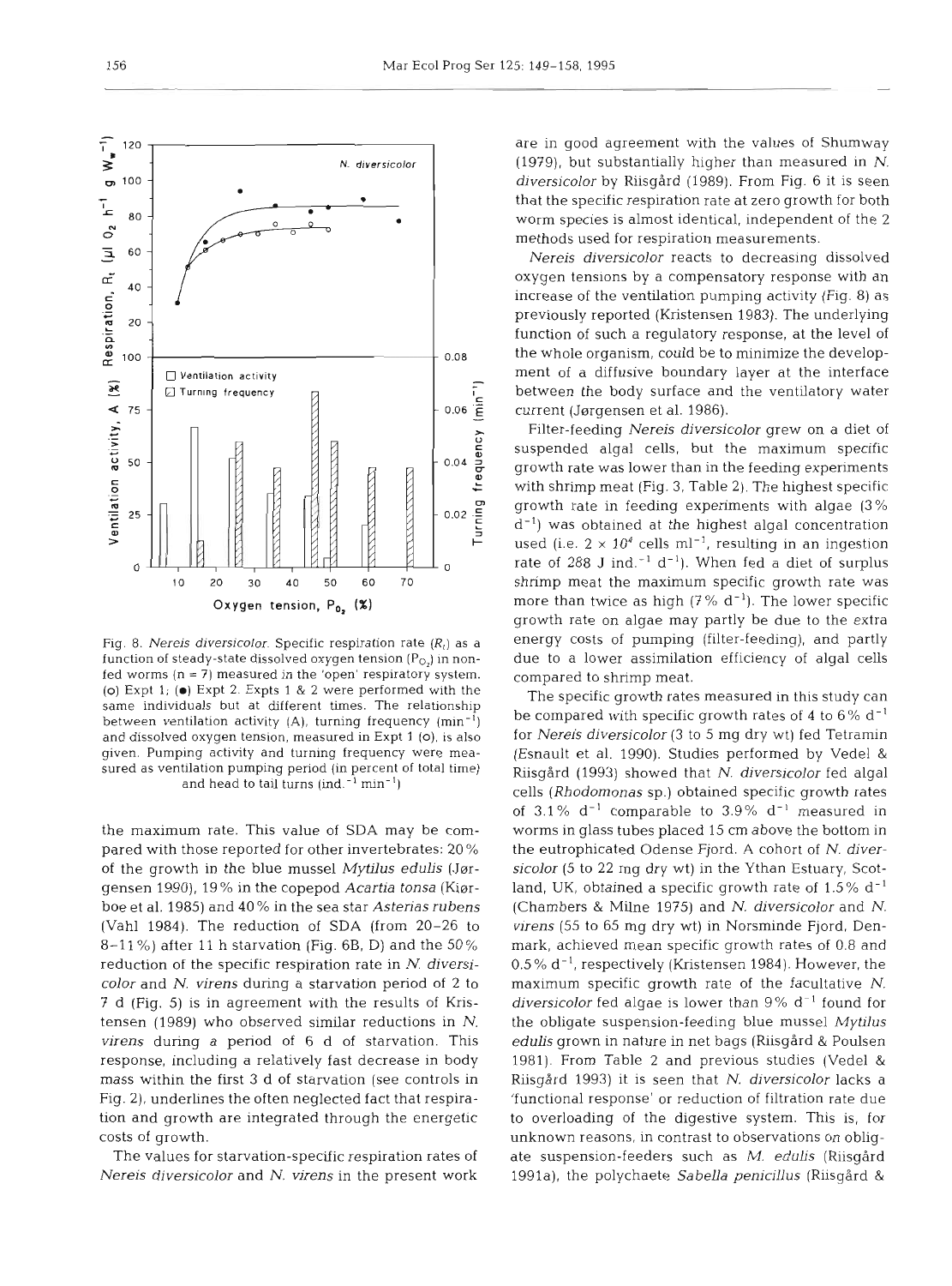Ivarsson 1990), and the ascidian *Ciona intestinalis*  (Petersen & Riisgård 1992). In other ways, in terms of particle retention efficiency and pumping capacity, *N. diversicolor* competes well with obligate filter-feeders (Riisgård 1991b, Riisgård & Larsen 1994).

It is tempting to consider filter-feeding in *Nereis diversicolor* to be a relatively recent adaptation which has resulted in a broader fundamental niche compared to that of the closely related N. *virens.* To what extent this supplementary possibility of filter-feeding has actually led to a niche diversification is unknown at the present, but theoretically it may explain the coexistence of the 2 polychaetes in Kertinge Nor (Fig. 1). This interpretation is an alternative to that proposed by Miron & Kristensen (1993) who suggested that differential sulfide tolerance could be a decisive factor controlling the distribution of *Nereis* species in soft-bottom communities. However, further comparative studies are necessary to clarify the extent of niche diversification in *N. diversicolor* and *N. virens,* for example of the overlap of feeding methods which are at the disposal of the **2** polychaetes and time allocated by the worms to the different types of feeding in nature.

Acknowledgements. Thanks to Dr Raymond P. Cox for critically reading the manuscript. The investigations were conducted as part of the Danish Environmental Research Programme 1992-1996, Centre for Strategic Environmental Research in Marine Areas.

#### LITERATURE CITED

- Bass NR, Brafield **AE** (1972) The life-cycle of the polychaete Nereis virens. J mar biol Ass UK 52:701-726
- Chambers MR, Milne H (1975) Life cycle and production of Nereis diversicolor0. F. Muller in the Ythan Estuary, Scotland. Estuar coast mar Sci 3:133-144
- Copeland M, Wieman HL (1924) The chemical sense and feeding behavior of Nereis virens Sars. Biol Bull mar biol Lab Woods Hole 47:231-238
- Esnault G, Retiere C, Lambert R (1990) Food resource partioning in a population of Nereis diversicolor (Annelida, Polychaeta) under expenmental conditions. In: Barnes M, Gibson RN (eds) Proc 24th Eur Mar Biol Symp. Aberdeen University Press, Aberdeen, p 453-467
- Goerke H (1966) Nahrungsflltration von Nereis diversicolor 0. F. Muller (Nereidae, Polychaeta). Veroff Inst Meeresforsch Bremerh 10:49-58
- Goerke H (1971) Die Ernahrungsweise der Nereis-Arten (Polychaeta, Nereidae) der deutschen Küsten. Veröff Inst Meeresforsch Bremerh 13:l-50
- Gross A0 (1921) The feeding habits and chemical sense of Nereis virens, Sars. J exp Zoo1 32:427-442
- Hamburger K, Møhlenberg F, Randløv A, Riisgård HU (1983) Size, oxygen consumption and growth in the mussel Mytilus edulis. Mar Biol ?5:303-306
- Hartmann-Schroder G (1971) Annelida. Borstenwurmer, Polychaeta. In: Dahl M. Peus F (eds) Die Tierwelt Deutschlands und der angrenzenden Meersteile nach ihren Merk-

- 
- 
- 
- 
- manu anch ihrer Lebensweise 58. Fischer, Jena, p<br>
189–212<br>
Heip C. Herman R (1999) Production of Neteria diversical<br>
Deposition (1893) Bivolve III et adding broadcastic spont Estatemented on Risington C. F. Muller (Polych
- 
- 
- 
- 
- 
- 
- 
- 
- 
- 
- 
- 
- 
- 
- 
- 
-